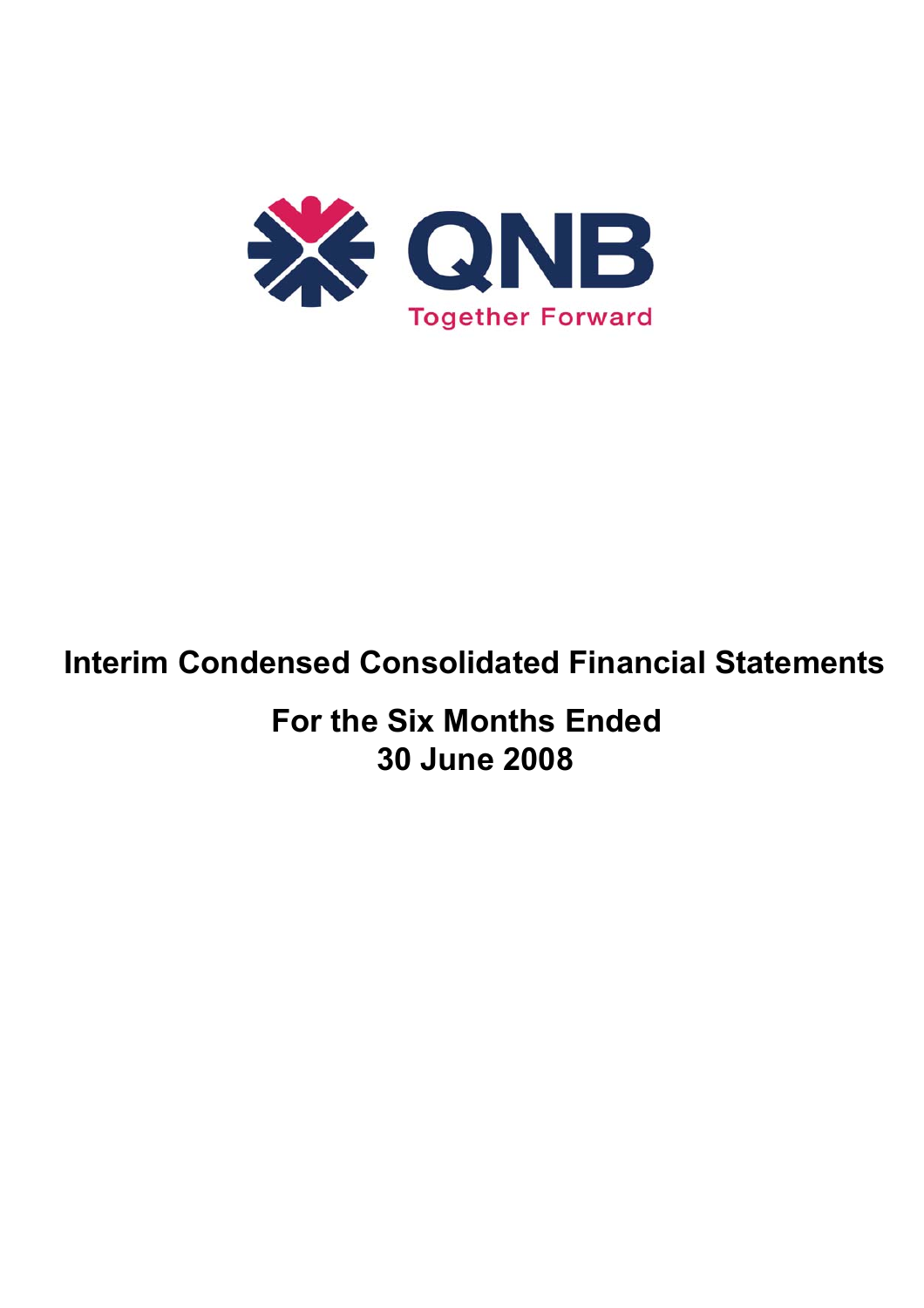# **Report on Review of Interim Condensed Consolidated Financial Statements to the Board of Directors of Qatar National Bank S.A.Q.**

#### **Introduction**

We have reviewed the accompanying interim condensed consolidated financial statements of Qatar National Bank S.A.Q (the "Bank") and its subsidiaries (referred to as the "Group") as of 30 June 2008 comprising of the interim consolidated balance sheet as at 30 June 2008 and the related interim condensed consolidated statements of income, changes in shareholder's equity and cash flows for the three month and six month periods then ended ("interim financial information") and explanatory notes. The accompanying consolidated financial statements of the Group, as at and for the period/year ended 30 June 2007 / 31 December 2007 were reviewed/audited by another auditor, whose review/audit report dated 09 July 2007 / 14 January 2008 thereon expressed an unqualified opinion on those financial statements respectively.

Management is responsible for the preparation and fair presentation of these interim financial information in accordance with International Financial Reporting Standard (IAS 34) Interim Financial Reporting and Qatar Central Bank regulations. Our responsibility is to express a conclusion on this interim financial information based on our review.

#### **Scope of review**

We conducted our review in accordance with International Standard on Review Engagements 2410, "Review of Interim Financial Information Performed by the Independent Auditor of the Entity." A review of interim financial information consists of making inquiries, primarily of persons responsible for financial and accounting matters, and applying analytical and other review procedures. A review is substantially less in scope than an audit conducted in accordance with International Standards on Auditing and consequently does not enable us to obtain assurance that we would become aware of all significant matters that might be identified in an audit. Accordingly, we do not express an audit opinion.

#### **Conclusion**

Based on our review, nothing has come to our attention that causes us to believe that the accompanying interim condensed consolidated financial statements does not present fairly, in all material respects, the consolidated financial position of the Group as at 30 June 2008 and of its consolidated financial performance and its consolidated cash flows for the three month and six month periods then ended in accordance with IAS 34 Interim Financial Reporting and Qatar Central Bank regulations.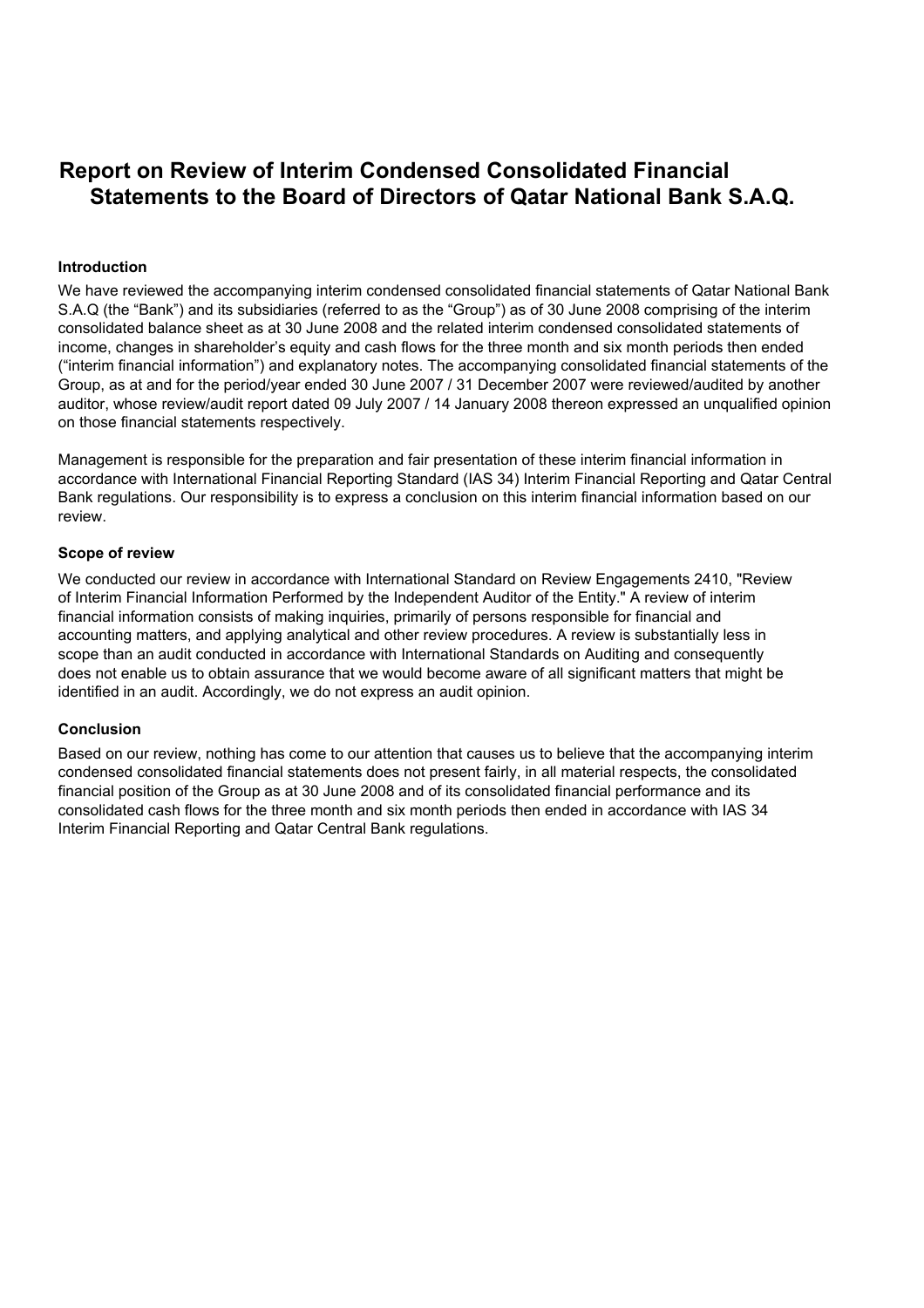#### **Qatar National Bank S.A.Q. Condensed Consolidated Balance Sheet As at 30 June 2008**

|                                                               | <b>Note</b> | 30 June<br>2008<br>(Reviewed)<br>QR000 | 30 June<br>2007<br>(Reviewed)<br>QR000 | 31 December<br>2007<br>(Audited)<br>QR000 |
|---------------------------------------------------------------|-------------|----------------------------------------|----------------------------------------|-------------------------------------------|
| <b>ASSETS</b>                                                 |             |                                        |                                        |                                           |
| Cash and Deposits with Central Banks                          |             | 18,050,036                             | 1,970,184                              | 10,948,569                                |
| Due from Banks and Other Financial Institutions               |             | 29,566,999                             | 9,097,701                              | 21,302,608                                |
| Loans and Advances and Financing Activities                   | 3           | 84,284,995                             | 52,662,630                             | 66,064,137                                |
| <b>Financial Investments</b>                                  | 4           | 15,304,302                             | 10,323,243                             | 11,308,925                                |
| Investment in Associates                                      |             | 2,917,362                              | 32,810                                 | 2,703,546                                 |
| Property and Equipment                                        |             | 797,050                                | 599,713                                | 651,496                                   |
| <b>Other Assets</b>                                           |             | 1,719,055                              | 965,411                                | 1,381,387                                 |
| <b>Total Assets</b>                                           |             | 152,639,799                            | 75,651,692                             | 114,360,668                               |
| <b>LIABILITIES and EQUITY</b>                                 |             |                                        |                                        |                                           |
| <b>LIABILITIES</b>                                            |             |                                        |                                        |                                           |
| Due to Banks and Other Financial Institutions                 |             | 21,780,105                             | 11,730,471                             | 9,928,352                                 |
| Repurchase Agreements                                         |             | 2,301,313                              |                                        | 2,495,142                                 |
| <b>Customer Deposits</b>                                      |             | 86,865,917                             | 48,216,095                             | 74,180,689                                |
| <b>Other Borrowings</b>                                       |             | 6,717,025                              |                                        | 6,714,819                                 |
| <b>Other Liabilities</b>                                      |             | 4,335,554                              | 1,781,290                              | 2,000,110                                 |
|                                                               |             | 121,999,914                            | 61,727,856                             | 95,319,112                                |
| <b>Unrestricted Investment Accounts</b>                       |             | 11,658,224                             | 4,786,353                              | 5,183,192                                 |
| <b>Total Liabilities and Unrestricted Investment Accounts</b> |             | 133,658,138                            | 66,514,209                             | 100,502,304                               |
| <b>EQUITY ATTRIBUTABLE TO EQUITY HOLDERS OF PARENT</b>        |             |                                        |                                        |                                           |
| <b>Issued Capital</b>                                         |             | 2,408,966                              | 1,622,200                              | 1,824,975                                 |
| <b>Statutory Reserve</b>                                      |             | 6,829,460                              | 1,622,200                              | 3,852,723                                 |
| <b>Other Reserves</b>                                         |             | 1,763,673                              | 1,754,629                              | 1,751,616                                 |
| <b>Risk Reserve</b>                                           |             | 783,072                                | 421,000                                | 783,072                                   |
| <b>Fair Value Reserve</b>                                     |             | 3,885,908                              | 1,380,738                              | 2,346,658                                 |
| Proposed Dividend                                             | 5           |                                        |                                        | 912,487                                   |
| Proposed Bonus Shares                                         |             |                                        |                                        | 364,995                                   |
| Proposed Transfer to Statutory Reserve                        |             |                                        |                                        | 567,770                                   |
| <b>Retained Earnings</b>                                      |             | 3,310,582                              | 2,335,673                              | 1,453,563                                 |
| <b>Total Equity Attributable to Equity Holders of Parent</b>  |             | 18,981,661                             | 9,136,440                              | 13,857,859                                |
| Minority Interest                                             |             |                                        | 1,043                                  | 505                                       |
| <b>Total Equity</b>                                           |             | 18,981,661                             | 9,137,483                              | 13,858,364                                |
| <b>Total Liabilities and Equity</b>                           |             | 152,639,799                            | 75,651,692                             | 114,360,668                               |

**Yousef Hussain Kamal Hamad Bin Faisal Al-Thani Ali Shareef Al-Emadi**

Chairman Vice Chairman Group Chief Executive Officer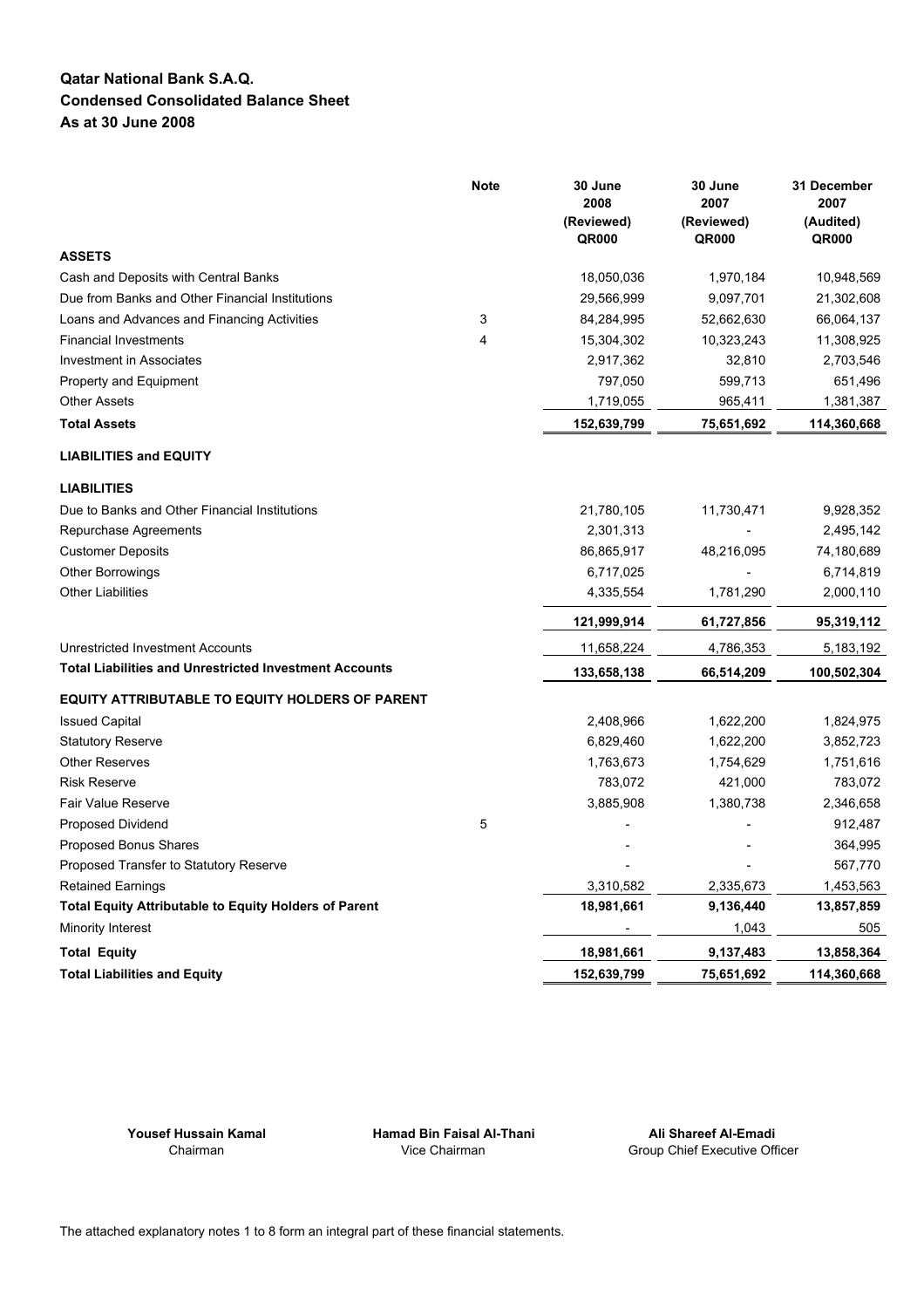## **Qatar National Bank S.A.Q. Condensed Consolidated Statement of Income For the Six Months Ended 30 June 2008**

|                                                                    | 30 June<br>2008<br>(Reviewed)<br>QR000 | Three months to Three months to<br>30 June<br>2007<br>(Reviewed)<br>QR000 | <b>Six Months to</b><br>30 June<br>2008<br>(Reviewed)<br>QR000 | <b>Six Months to</b><br>30 June<br>2007<br>(Reviewed)<br>QR000 |
|--------------------------------------------------------------------|----------------------------------------|---------------------------------------------------------------------------|----------------------------------------------------------------|----------------------------------------------------------------|
| Interest Income                                                    | 1,433,803                              | 1,043,209                                                                 | 2,850,051                                                      | 2,039,971                                                      |
| <b>Interest Expense</b>                                            | (838, 570)                             | (597, 537)                                                                | (1,741,885)                                                    | (1, 141, 942)                                                  |
| <b>Net Interest Income</b>                                         | 595,233                                | 445,672                                                                   | 1,108,166                                                      | 898,029                                                        |
| Fees and Commission Income                                         | 273,083                                | 178,025                                                                   | 539,432                                                        | 382,088                                                        |
| Fees and Commission Expense                                        | (22, 816)                              | (14, 330)                                                                 | (34, 381)                                                      | (24, 251)                                                      |
| <b>Net Fees and Commission Income</b>                              | 250,267                                | 163,695                                                                   | 505,051                                                        | 357,837                                                        |
| Dividend Income                                                    | 32,102                                 | 16,865                                                                    | 135,243                                                        | 117,012                                                        |
| Net Gains from Dealing in Foreign Currencies                       | 78,207                                 | 41,943                                                                    | 158,605                                                        | 105,052                                                        |
| Net Gains from Financial Investments                               | 126,457                                | 61,451                                                                    | 259,229                                                        | 85,263                                                         |
| Share in Profit of Associates                                      | 52,260                                 |                                                                           | 98,332                                                         |                                                                |
| Income from Islamic Financing and Investing Activities             | 131,420                                | 114,198                                                                   | 251,067                                                        | 218,609                                                        |
| Other Operating Income                                             | 6,883                                  | (1, 144)                                                                  | 25,413                                                         | 1,586                                                          |
| <b>Net Operating Income</b>                                        | 1,272,829                              | 842,680                                                                   | 2,541,106                                                      | 1,783,388                                                      |
| General and Administrative Expenses                                | (243, 654)                             | (210, 889)                                                                | (503, 953)                                                     | (389, 175)                                                     |
| Depreciation                                                       | (20, 214)                              | (13, 801)                                                                 | (37, 628)                                                      | (25,093)                                                       |
| (Provisions) / Recoveries of Provisions for Credit Losses of Loans | (9,569)                                | (1,693)                                                                   | (38, 642)                                                      | 41,739                                                         |
| Net Impairment Gains / (Losses) of Financial Investments           | 21,410                                 | 4,215                                                                     | 39,051                                                         | (65, 658)                                                      |
| <b>Other Provisions</b>                                            | (4,819)                                | (219)                                                                     | (4,963)                                                        | (195)                                                          |
| Unrestricted Investment Account Holders' Share of Profit           | (72,076)                               | (64, 210)                                                                 | (127, 593)                                                     | (130, 165)                                                     |
| <b>Net Profit Before Taxes</b>                                     | 943,907                                | 556,083                                                                   | 1,867,378                                                      | 1,214,841                                                      |
| Taxes                                                              | (4, 166)                               | (4, 322)                                                                  | (10, 359)                                                      | (10, 326)                                                      |
| <b>Net Profit for the Period</b>                                   | 939,741                                | 551,761                                                                   | 1,857,019                                                      | 1,204,515                                                      |
| <b>Attributable to:</b>                                            |                                        |                                                                           |                                                                |                                                                |
| The Bank's Shareholders<br>Minority Interest                       | 939,741                                | 552,612<br>(851)                                                          | 1,857,019                                                      | 1,205,366<br>(851)                                             |
|                                                                    | 939,741                                | 551,761                                                                   | 1,857,019                                                      | 1,204,515                                                      |
| Earnings Per Share (QR)                                            | 4.0                                    | 2.8                                                                       | 8.0                                                            | 6.2                                                            |
| Weighted Average Number of Shares                                  | 233,259,076                            | 194,663,947                                                               | 233,259,076                                                    | 194,663,947                                                    |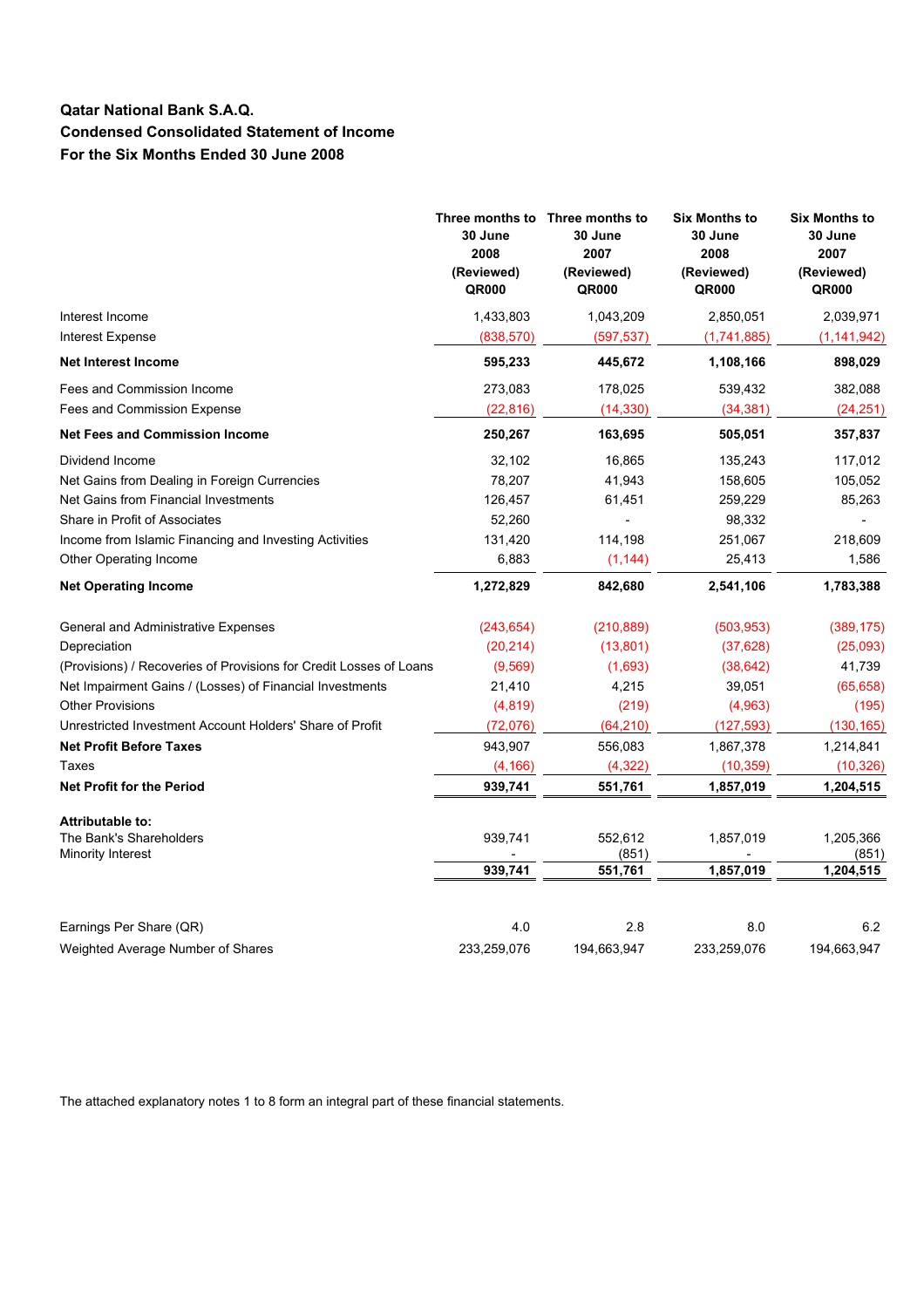#### **Qatar National Bank S.A.Q.**

#### **Condensed Consolidated Statement of Changes in Equity**

| For the Six Months Ended 30 June 2008           | Share            |                                      | Other              | <b>Risk</b>      | <b>Fair Value</b>       | Proposed                 | Proposed<br><b>Bonus</b> | Proposed<br><b>Transfer to</b><br><b>Statutory</b> |                               | <b>Equity</b><br><b>Attributable to</b><br><b>Equity Holders</b> |                                      | <b>Total</b> |
|-------------------------------------------------|------------------|--------------------------------------|--------------------|------------------|-------------------------|--------------------------|--------------------------|----------------------------------------------------|-------------------------------|------------------------------------------------------------------|--------------------------------------|--------------|
|                                                 | Capital<br>QR000 | <b>Statutory</b><br>Reserve<br>QR000 | Reserves*<br>QR000 | Reserve<br>QR000 | <b>Reserve</b><br>QR000 | <b>Dividend</b><br>QR000 | <b>Shares</b><br>QR000   | Reserve<br>QR000                                   | Retained<br>Earnings<br>QR000 | of Parent<br>QR000                                               | <b>Minority</b><br>Interest<br>QR000 | QR000        |
| Balance at 1 January 2007                       | 1,297,760        | 1,297,760                            | 1,760,004          | 421,000          | 1,099,895               | 778,656                  | 324,440                  | 324,440                                            | 1,130,307                     | 8,434,262                                                        |                                      | 8,434,262    |
| Net Movement in Risk Reserve                    |                  |                                      |                    |                  |                         |                          |                          |                                                    |                               |                                                                  |                                      |              |
| Net Movement in Currency Translation            |                  |                                      |                    |                  |                         |                          |                          |                                                    |                               |                                                                  |                                      |              |
| Adjustments                                     |                  |                                      | (5, 375)           |                  |                         |                          |                          |                                                    |                               | (5,375)                                                          |                                      | (5,375)      |
| Net Movement in Fair Value Reserve              |                  |                                      |                    |                  | 280,843                 |                          |                          |                                                    |                               | 280,843                                                          |                                      | 280,843      |
| <b>Total Changes in Reserves</b>                |                  |                                      |                    |                  |                         |                          |                          |                                                    |                               |                                                                  |                                      |              |
| Recognised Directly in Equity                   |                  |                                      | (5, 375)           |                  | 280,843                 |                          |                          |                                                    |                               | 275,468                                                          | $\overline{\phantom{a}}$             | 275,468      |
| Net Profit for the Six Months                   |                  |                                      |                    |                  |                         |                          |                          |                                                    | 1,205,366                     | 1,205,366                                                        | (851)                                | 1,204,515    |
| Total Income and Expenses for the Period        |                  |                                      | (5, 375)           |                  | 280,843                 |                          |                          |                                                    | 1,205,366                     | 1,480,834                                                        | (851)                                | 1,479,983    |
| Dividend Paid for the Year 2006                 |                  |                                      |                    |                  | ÷,                      | (778, 656)               |                          |                                                    |                               | (778, 656)                                                       | $\sim$                               | (778, 656)   |
| Bonus Shares for the year 2006                  | 324,440          |                                      |                    |                  |                         |                          | (324, 440)               |                                                    |                               |                                                                  |                                      |              |
| Transfer to Statutory Reserve for the year 2006 |                  | 324,440                              |                    |                  |                         |                          |                          | (324, 440)                                         |                               |                                                                  |                                      |              |
| Net Movement in Minority Interest               |                  |                                      |                    |                  |                         |                          |                          |                                                    |                               |                                                                  | 1,894                                | 1,894        |
| Balance at 30 June 2007                         | 1,622,200        | 1,622,200                            | 1,754,629          | 421,000          | 1,380,738               |                          |                          |                                                    | 2,335,673                     | 9,136,440                                                        | 1,043                                | 9,137,483    |
| Balance at 1st January 2008                     | 1,824,975        | 3,852,723                            | 1,751,616          | 783,072          | 2,346,658               | 912,487                  | 364,995                  | 567,770                                            | 1,453,563                     | 13,857,859                                                       | 505                                  | 13,858,364   |
| Net Movement in Risk Reserve                    |                  |                                      |                    |                  |                         |                          |                          |                                                    |                               |                                                                  |                                      |              |
| Net Movement in Currency Translation            |                  |                                      |                    |                  |                         |                          |                          |                                                    |                               |                                                                  |                                      |              |
| Adjustments                                     |                  |                                      | 712                |                  |                         |                          |                          |                                                    |                               | 712                                                              |                                      | 712          |
| Share of Changes Recognized Directly in         |                  |                                      |                    |                  |                         |                          |                          |                                                    |                               |                                                                  |                                      |              |
| <b>Associates Equity</b>                        |                  |                                      | 11,345             |                  |                         |                          |                          |                                                    |                               | 11,345                                                           |                                      | 11,345       |
| Net Movement in Fair Value Reserve              |                  |                                      |                    |                  | 1,539,250               |                          |                          |                                                    |                               | 1,539,250                                                        |                                      | 1,539,250    |
| <b>Total Changes in Reserves</b>                |                  |                                      |                    |                  |                         |                          |                          |                                                    |                               |                                                                  |                                      |              |
| Recognised Directly in Equity                   |                  |                                      | 12,057             |                  | 1,539,250               |                          |                          |                                                    |                               | 1,551,307                                                        | $\overline{\phantom{a}}$             | 1,551,307    |
| Net Profit for the Six Months                   |                  |                                      |                    |                  |                         |                          |                          |                                                    | 1,857,019                     | 1,857,019                                                        | $\sim$                               | 1,857,019    |
| Total Income and Expenses for the Period        |                  |                                      | 12,057             |                  | 1,539,250               |                          |                          |                                                    | 1,857,019                     | 3,408,326                                                        |                                      | 3,408,326    |
| Dividend Paid for the Year 2007                 |                  |                                      |                    |                  | $\blacksquare$          | (912, 487)               |                          |                                                    |                               | (912, 487)                                                       |                                      | (912, 487)   |
| Bonus Shares for the year 2007                  | 364,995          |                                      |                    |                  |                         |                          | (364, 995)               |                                                    |                               |                                                                  |                                      |              |
| Rights Issue                                    | 218,996          |                                      |                    |                  |                         |                          |                          |                                                    |                               | 218,996                                                          |                                      | 218,996      |
| Premium on Rights Issue                         |                  | 2,408,967                            |                    |                  |                         |                          |                          |                                                    |                               | 2,408,967                                                        |                                      | 2,408,967    |
| Transfer to Statutory Reserve for the year 2007 |                  | 567,770                              |                    |                  |                         |                          |                          | (567, 770)                                         |                               |                                                                  |                                      |              |
| Net Movement in Minority Interest               |                  |                                      |                    |                  |                         |                          |                          |                                                    |                               |                                                                  | (505)                                | (505)        |
| Balance at 30 June 2008                         | 2.408.966        | 6.829.460                            | 1,763,673          | 783.072          | 3.885.908               |                          |                          |                                                    | 3,310,582                     | 18,981,661                                                       |                                      | 18,981,661   |

\* Other reserves as at 30 June 2008 include a debit balance of QR12.8 million (June 2007: a debit balance of QR15.4 million) in respect of currency translation adjustments.

\* During the period, the Bank issued 21,899,694 rights shares at a premium of QR110 per share.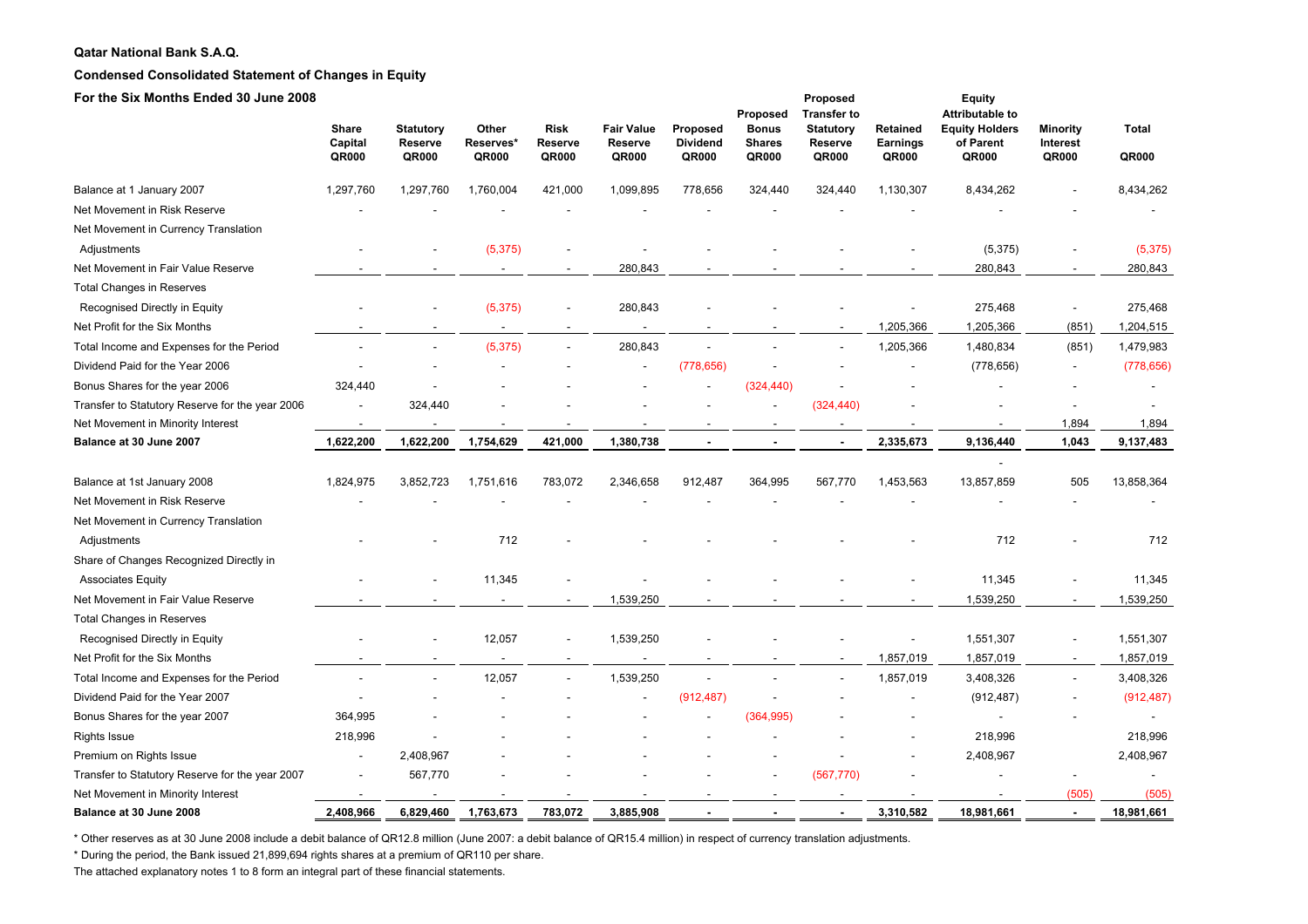# **Qatar National Bank S.A.Q. Condensed Consolidated Statement of Cash Flows For the Six Months Ended 30 June 2008**

|                                                       | <b>Note</b> | <b>Six Months to</b><br>30 June<br>2008<br>(Reviewed)<br>QR000 | <b>Six Months to</b><br>30 June<br>2007<br>(Reviewed)<br>QR000 | <b>Year to</b><br>31 December<br>2007<br>(Audited)<br><b>QR000</b> |
|-------------------------------------------------------|-------------|----------------------------------------------------------------|----------------------------------------------------------------|--------------------------------------------------------------------|
| Net Cash Inflow / (Outflow) from Operating Activities |             | 15,383,820                                                     | (2,615,264)                                                    | 17,813,345                                                         |
| <b>Cash Flow from Investing Activities</b>            |             |                                                                |                                                                |                                                                    |
| Purchase of Financial Investments                     |             | (5,865,695)                                                    | (3,651,107)                                                    | (6,583,801)                                                        |
| Sale / Redemption of Financial Investments            |             | 3,672,640                                                      | 2,477,155                                                      | 5,745,028                                                          |
| <b>Purchase of Associates</b>                         |             | (100, 668)                                                     |                                                                | (2,554,797)                                                        |
| Purchase of Property and Equipment                    |             | (186, 654)                                                     | (30, 255)                                                      | (114, 190)                                                         |
| Sale of Property and Equipment                        |             | 14,022                                                         | 583                                                            | 1,149                                                              |
| <b>Net Cash Outflow from Investing Activities</b>     |             | (2,466,355)                                                    | (1, 203, 624)                                                  | (3,506,611)                                                        |
| <b>Cash Flow from Financing Activities</b>            |             |                                                                |                                                                |                                                                    |
| <b>Dividend Paid</b>                                  |             | (895, 377)                                                     | (765, 562)                                                     | (779, 888)                                                         |
| Proceeds from Rights Issue                            |             | 2,627,963                                                      |                                                                | 2,433,298                                                          |
| Net Cash Inflow / (Outflow) from Financing Activities |             | 1,732,586                                                      | (765, 562)                                                     | 1,653,410                                                          |
| Net Cash Inflow / (Outflow)                           |             | 14,650,051                                                     | (4,584,450)                                                    | 15,960,144                                                         |
| Changes in Foreign Exchange Rates                     |             | 9,698                                                          | (21,996)                                                       | (23, 957)                                                          |
| Balance at 1st January                                |             | 28,296,764                                                     | 12,360,577                                                     | 12,360,577                                                         |
| Balance at 30 June / 31 December                      | 8           | 42,956,513                                                     | 7,754,131                                                      | 28,296,764                                                         |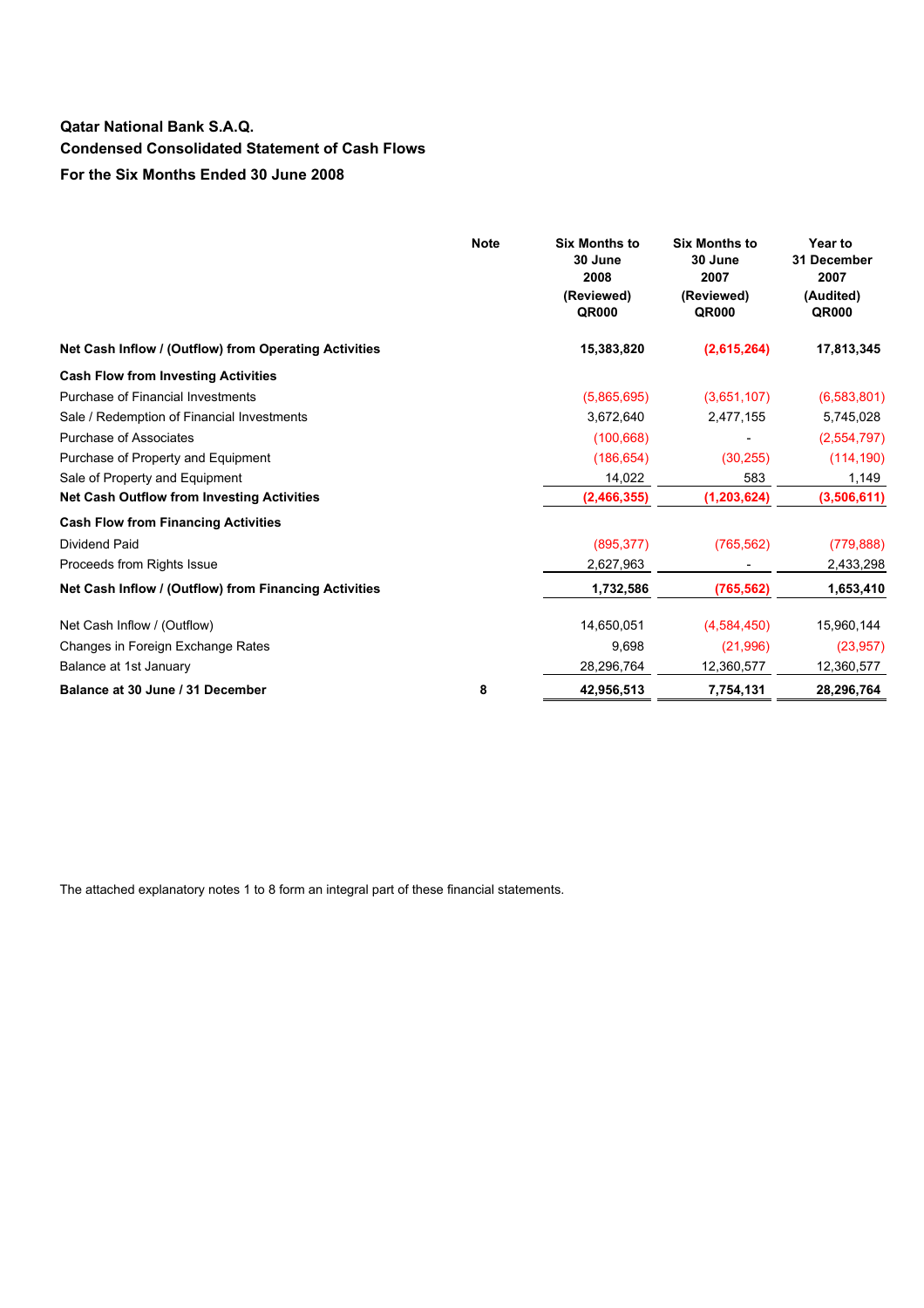#### **Qatar National Bank S.A.Q.**

### **Notes to the Interim Condensed Consolidated Financial Statements For the Six Months Ended 30 June 2008**

#### **1. ACCOUNTING POLICIES**

The accompanying interim condensed consolidated financial statements are prepared in accordance with IAS 34 - Interim Financial Reporting. These interim condensed consolidated financial statements should be read in conjunction with the 2007 annual financial statements.

The interim condensed consolidated financial statements do not contain all information and disclosures required for full financial statements prepared in accordance with International Financial Reporting Standards. In addition, results for the six months ended 30 June 2008 are not necessarily indicative of the results that may be expected for the financial year ending 31 December 2008.

The accounting policies adopted in the preparation of the interim condensed consolidated financial statements are consistent with those followed in the preparation of the Group's annual financial statements for the year ended 31 December 2007.

#### **2. SEGMENT INFORMATION**

The Group is organised into three main business segments which comprise conventional commercial banking, Islamic banking and wealth management activities. Details of each of the segments are stated below:

|                          | <b>Conventional</b><br><b>Banking</b> | <b>Islamic</b><br><b>Banking</b> | Wealth<br>Management | Intra-group<br>Transactions | Total       |
|--------------------------|---------------------------------------|----------------------------------|----------------------|-----------------------------|-------------|
| <b>Total Assets</b>      | 141,968,585                           | 14.352.684                       | 4.880.824            | (8,562,294)                 | 152,639,799 |
| <b>Total Liabilities</b> | 123,018,246                           | 13,205,105                       | 4.489.548            | (7.054, 761)                | 133,658,138 |
| Net Operating Income     | 2,130,755                             | 298.488                          | 111.863              | $\overline{\phantom{a}}$    | 2,541,106   |
| Net Profit / (Loss)      | 1.711.524                             | 150.990                          | (5, 495)             | $\overline{\phantom{a}}$    | 1,857,019   |

Geographically, the Group operates in Qatar and through its branches and subsidiary in Europe. Qatar operations contribute 94% in terms of profit (31 December 2007: 94%) and hold 86% of the Group's assets (31 December 2007: 81%).

| <b>3. LOANS AND ADVANCES AND FINANCING ACTIVITIES TO CUSTOMERS</b> | 30 June    | 30 June    | 31 December<br>2007<br>(Audited) |  |
|--------------------------------------------------------------------|------------|------------|----------------------------------|--|
|                                                                    | 2008       | 2007       |                                  |  |
|                                                                    | (Reviewed) | (Reviewed) |                                  |  |
|                                                                    | QR000      | QR000      | QR000                            |  |
| <b>Total Conventional Banking Loans and Advances</b>               | 78,757,449 | 49,920,232 | 61,949,195                       |  |
| <b>Total Islamic Financing Activities</b>                          | 6,686,406  | 3,602,991  | 5,219,465                        |  |
| Specific Provision for Impairment of Loans                         | (280, 845) | (245, 594) | (251, 694)                       |  |
| Interest in Suspense                                               | (133, 513) | (152, 554) | (156,624)                        |  |
| <b>Financing Activities Deferred Profit</b>                        | (744,502)  | (462, 445) | (696, 205)                       |  |
| Net Loans and Advances and Financing Activities                    | 84,284,995 | 52,662,630 | 66,064,137                       |  |

The aggregate amount of non performing loans and advances amounted to QR 389.8 million, 0.5% of total loans and advances and financing activities (31 December 2007: QR451.1 million, 0.7% of total loans and advances and financing activities).

| 2007       |
|------------|
| (Audited)  |
| QR000      |
| 7,013,960  |
| 4,294,965  |
| 11.308.925 |
|            |